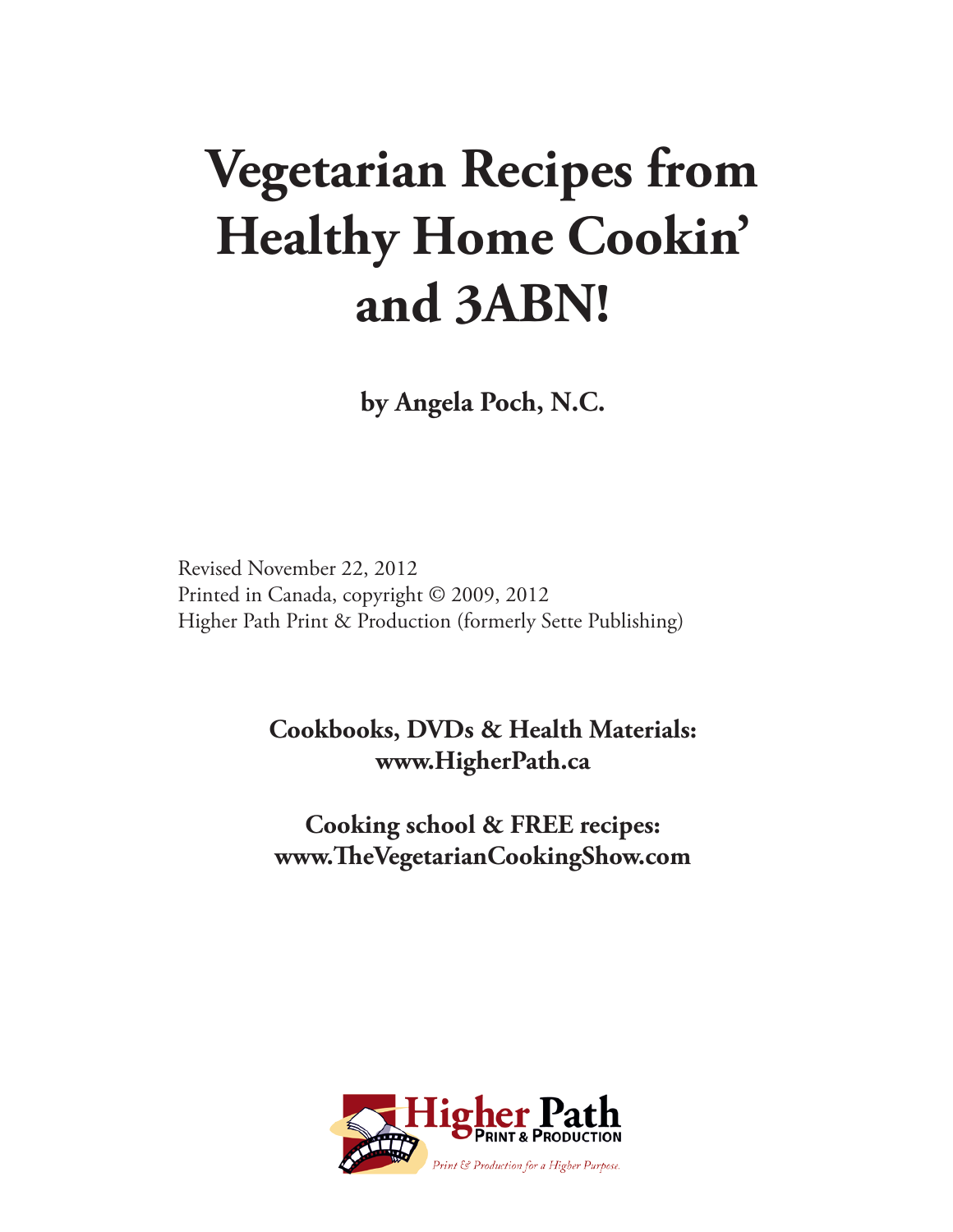# **Table of Contents**

#### **Easy Vegetarian Meal - 3ABN Today Program**

Easy Bean Burgers Easy Bean Burger Mix Potato Medley OR Oven Roasted Potatoes Easy Buns Easy Buns - Gluten Free Lemon Pie Just-Like-Graham Crust

#### **Sack Lunch Ideas - 3ABN Let's Cook Together**

Tofu Slices G-Good loaf Blueberry Muffins - plus gluten free one

#### **Hot Lunch Ideas - 3ABN Let's Cook Together**

Potato Stew Mariner Spread Omega Bars

#### **Batch Recipes - 3ABN Let's Cook Together**

Gluten Nuggets Dinner Crumbles Veggie Pot Pie

#### **Extra Recipes - not aired on 3ABN**

Stroganoff Sloppy Joes BBQ Sauce Golden Seasoning Beef flavored bouillon

#### **General Information:**

Health HELPERS Glossary Information on the Vegetarian Cooking School.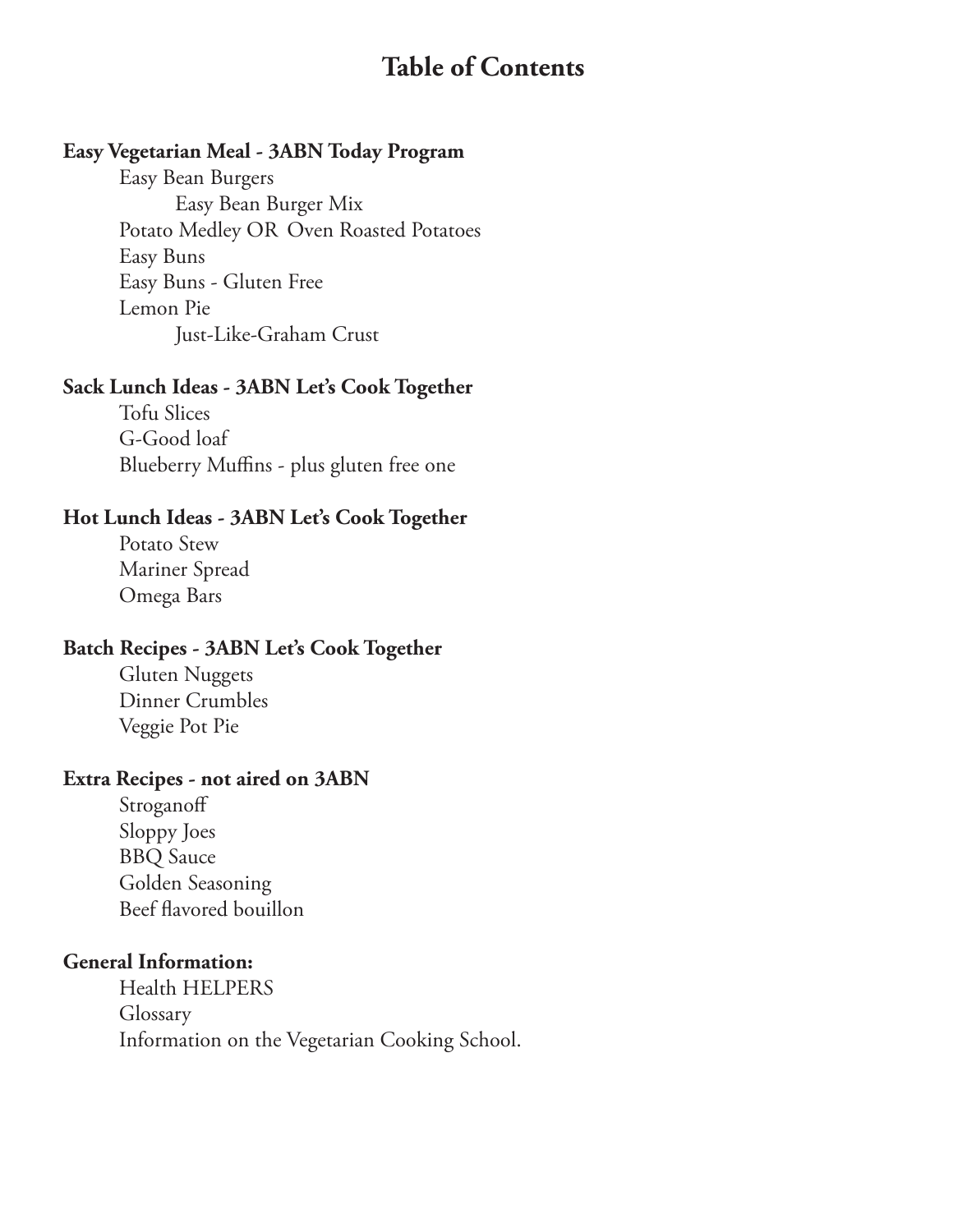# **Easy Vegetarian Meal - 3ABN Today**

#### **Easy Bean Burgers**

Quick and Easy, from Healthy Home Cookin' Vol. 2.

- 1 1/2 cups Easy Bean Burger Mix
- 1 cup boiling water

Combine boiling water and burger mix and let stand 5 to 7 min. Fry until golden brown in a non-stick skillet. Variations: Add 1/2 cup chopped or slivered almonds.

Serves 4 Preparation time: 10 minutes

Cooking time: 20 minutes Ready in: 30 minutes

*Nutrition (per serving)*: 197.1 calories; 2.4g total fat; 0mg cholesterol; 268.8mg sodium; 297.3mg potassium; 34.4g carbs; 6.1g fiber; 0g sugar; 10.1g protein.

#### **Easy Bean Burger Mix**

Make up a batch and store in cupboard for quick meals. From Vol. 2.

- 1/2 cup garbanzos, dry (or red lentils) 3/4 cup brown or green lentils
- 
- 
- 
- 3/4 cup quick oats 2 cup breadcrumbs (gluten free: use GF breadcrumbs)
- 1/4 cup cornmeal 1/2 cup nutritional yeast flakes
	- 2 Tbsp onion powder 4 Tbsp Beef flavored bouillon

Put garbanzos and lentils in a blender and blend until course flour. Combine remaining ingredients in a bowl and stir in beans. Store in air tight container.

#### **Tips 'n' Techniques**

Great for Camping! These are quick to prepare and easy to make. This will store several months in a cool, dark place. We take these when we travel as they are so fast to prepare. Can omit Bouillon in this mix and add as needed to liquid when making burgers.

#### **Potato Medley**

A delicious and eye pleasing low fat dish. From Vol. 3.

- 4 to 6 med yellow (or white) potatoes 4 to 6 small purple (or red) potatoes
	-
- 
- 2 to 4 med carrots 1 tsp sea salt (or Seasoning Salt)

Peel and wash potatoes (peeling optional). Cut into wedges (about 1" chunks or so). Sprinkle with salt and place in prepared pan. Bake at 400°F for 20 to 30 minutes. Stir twice, every 10 minutes. Variation: add red onions, 4 to 6 Tbsp BBQ Sauce or Ketchup, 1/2 to 1 tsp Italian Herbs, etc. Serves 4

*Nutrition (per serving)*: 302.7 calories; 0.4g total fat; 0mg cholesterol; 509.7mg sodium; 2064.6mg potassium; 70.6g carbs; 5.5g fiber; 1.4g sugar; 7.3g protein.

# **Oven Roasted Potatoes - EXTRA RECIPE -- not on 3ABN**

One of our favourites. From Vol. 3. (A variation on the above.)

- 8 med potatoes, red or new 1 med onion, coarsely chopped
- 3 to 4 med carrots, sliced 8 to 10 whole cloves garlic, peeled
- 1 to 2 tsp Seasoning Salt **•** 1 to 2 Tbsp oil
- Wash and chop potatoes into wedges or cubes about 1" to 2". Smaller will cook faster. Combine all ingredients in a large bowl and mix well. Pour into a prepared 10 x 14 pan or cookie sheet. Bake at 375°F for 20 minutes. Stir and cook until browned. Variations: see above.

Serves 4 Preparation time: 15 minutes Cooking time: 20 minutes Ready in: 35 minutes

*Nutrition (per serving)*: 399.8 calories; 3.6g total fat; 0mg cholesterol; 478.2mg sodium; 2470mg potassium; 87.1g carbs; 7.3g fiber; 3.5g sugar; 9.2g protein.

Page 1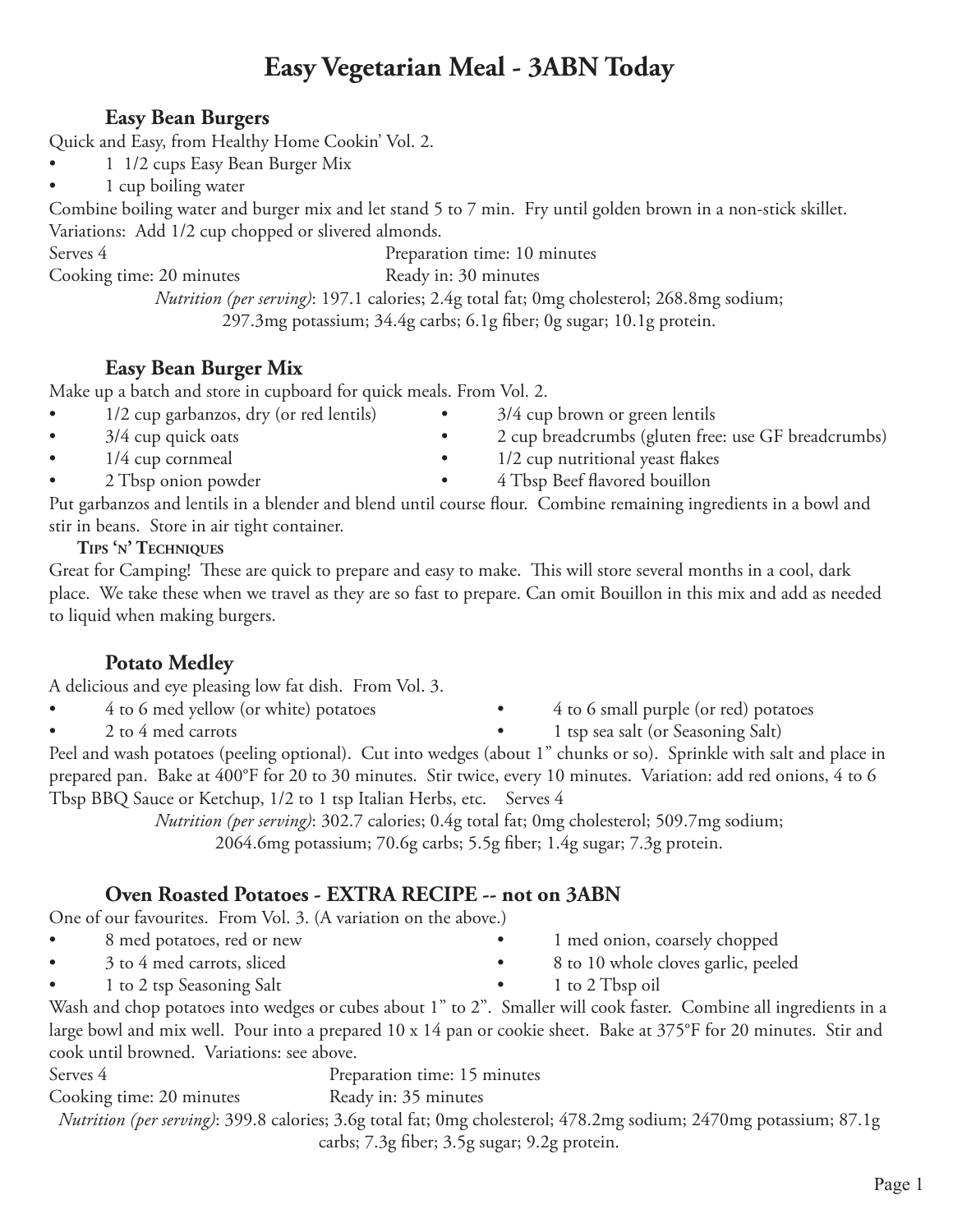2 Tbsp active dry yeast **•** 1 tsp sea salt

**Easy Buns - EXTRA RECIPE** Quick and easy. For gluten free see below. From Vol. 7.

• 2 Tbsp lemon juice

Combine whole wheat flour, 1 cup unbleached, and yeast in a large bowl. Combine liquids and add into flours mixing well. Knead in more unbleached flour as needed to form a soft ball. Knead 5 minutes. Shape into 16 buns (for burgers) or 24 (for dinner rolls) and let rise until double. Bake at 375°F for 7 minutes, reduce heat to 350°F and bake 7 to 10 minutes more. Serves 16

> *Nutrition (per serving)*: 164.9 calories; 4.1g total fat; 0mg cholesterol; 120.7mg sodium; 162.3mg potassium; 28.5g carbs; 4.2g fiber; 0.2g sugar; 5.5g protein.

#### **Easy Buns - gluten free**

Does not roll out like traditional dough. From Vol. 7.

- 2 3/4 cups warm water 1 Tbsp active dry yeast
- 1/4 cup vegetable oil 1 Tbsp lemon juice
- 
- 2 cups brown rice flour 1 cup tapioca starch
- 
- 

Dissolve yeast in water. Combine dry ingredients. Add remaining wet ingredients to yeast mix and stir wet into dry. Beat 2 minutes on high with electric mixer. Fill prepared muffin tin 2/3 high. Let rise till just topping tin and bake at 350°F for 25 to 35 minutes or lightly browned. Serves 12

*Nutrition (per serving)*: 247.2 calories; 6.8g total fat; 0mg cholesterol; 162.1mg sodium; 153.8mg potassium; 43.3g carbs; 3.7g fiber; 0.8g sugar; 3.7g protein.

### **Lemon Pie**

Favourite Lemon Pie. A traditional favorite with a topping change. Vol. 4.

- 1/2 can frozen apple juice concentrate 3/4 cup water
- 
- 1/3 cup cornstarch 1/4 tsp sea salt
- 
- 1/2 to 3/4 cup raw sugar Just Like Graham Crust Blend all together well, adjust lemon juice to taste, in medium saucepan. Cook over medium heat until thick. Pour into pre-baked crust, chill, and serve with whipped topping. Serves 8

*Nutrition (per serving)*: 119.2 calories; 0.1g total fat; 0mg cholesterol; 66.4mg sodium; 149.2mg potassium; 29.9g carbs; 0.1g fiber; 23.8g sugar; 0.3g protein.

### **Just Like Graham Crust - best**

This is so good you won't need regular graham crusts again. From Vol. 4.

- 1 1/4 cups whole wheat flour (or spelt or brown rice flour) 1/4 cup Sucanat
- 1/4 tsp sea salt, optional (use with oil) 1/3 cup melted margarine (or oil)

Combine all dry ingredients. Stir melted margarine (use non-hydrogenated) into dry until crumbly. Press lightly into a 9" pie pan. Bake at 350°F for 12-15 minutes or golden brown. The oil works just fine, I use it all the time. Serves 8 Ready in: 15 to 20 minutes

*Nutrition (per serving)*: 154.6 calories; 8.3g total fat; 0mg cholesterol; 259.6mg sodium; 93.2mg potassium; 18.6g carbs; 2.3g fiber; 4.9g sugar; 2.6g protein.

- 4 cups whole wheat flour (or spelt) 1 to 2 cups unbleached flour (or oat, or Kamut)
	-
- 2 1/4 cups warm water 1/4 cup vegetable oil, optional

- 1/4 cup ground flax **•** 1 tsp sea salt
	-
	-
- 1 cup corn flour 1/4 cup sweet rice flour (or 3 Tbsp potato flour) • 2 tsp Ener-G Egg Replacer, optional • 2 Tbsp raw sugar
	-

- 
- 1/4 cup orange juice 1/3 cup lemon juice (can use 1 to 2 med. lemons)
	-
	-
- 
-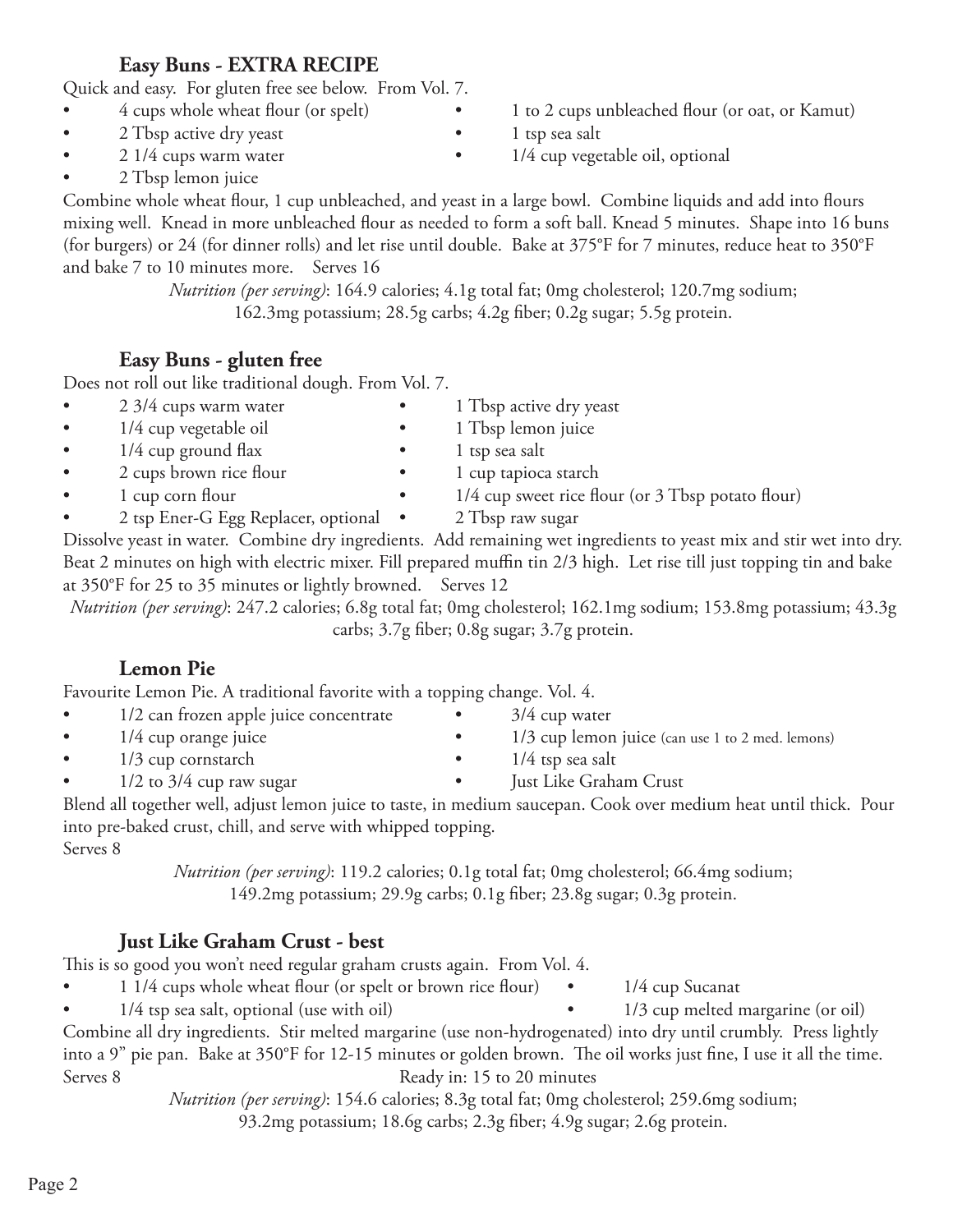# **Sack Lunch Ideas - 3ABN Let's Cook Together**

#### **Tofu Slices**

Great warm or cold. EASY!! Thank you Donna. From Vol. 5.

- 1 pkg firm or medium water packed tofu (454g/16oz) 1/4 to 1/2 cup Bragg's Aminos
- 2 to 4 Tbsp nutritional yeast flakes, optional

Slice tofu thinly and place into a non-stick skillet. Drizzle Aminos liberally over each slice and cook 3 to 5 minutes. Turn over and repeat. Serve warm or store in fridge for sandwiches. Variation: put Bragg's and yeast flakes in a bowl with sliced tofu (ONLY with firm), mix well and cook as above. Serves 8

> *Nutrition (per serving)*: 31.3 calories; 1.7g total fat; 0mg cholesterol; 466.1mg sodium; 59.9mg potassium; 1.0g carbs; 0.4g fiber; 0.2g sugar; 4.2g protein.

#### **G-Good Dinner Loaf**

Great for Sandwiches, slices well when cool. From Vol. 6.

- 
- 1 cube Beef flavored bouillon (or salt to taste) 2 1/2 cups gluten flour
- 1/4 cup nutritional yeast flakes 1/4 cup Bragg's Aminos
- 2 cups water Pre-heat oven to 400°F. Dissolve bouillon into 1/2 cup hot water, add remaining wet ingredients. Combine all dry ingredients in a medium bowl and stir in wet ingredients. Place in a prepared loaf pan and bake 15 minutes, reduce heat and bake an additional 45 to 60 minutes at 350°F. Let cool 20 minutes before slicing. Serve cool or re-heat in saucepan or in oven with gravy. Serves 9, two slices each

*Nutrition (per serving)*: 209.0 calories; 4.6g total fat; 0mg cholesterol; 477.3mg sodium; 124.6mg potassium; 8.5g carbs; 0.2g fiber; 0g sugar; 35.1g protein.

#### **Blueberry Muffins**

Delicious! Where is the fat??? Blueberries are an exceptional food for healthy living. From Vol. 7.

- 3/4 cup whole wheat flour (or spelt) 1 cup unbleached flour
- 1/2 cup raw sugar (or alternative, see Appendix) 1/2 tsp sea salt
- 
- 1/4 cup applesauce (or vegetable oil) 1/8 tsp almond extract
- 
- Preheat your oven to 400°F. Prepare muffin tin (paper works well). Mix dry ingredients, stir in blueberries. Combine wet ingredients and mix wet into dry. Bake at 375°F for 20 to 25 minutes. Serves 12

*Nutrition (per serving)*: 119.0 calories; 0.8g total fat; 0mg cholesterol; 93.2mg sodium;

#### **Rice Muffins - Blueberry - EXTRA RECIPE -- not on 3ABN**

Quick gluten free alternative. From Vol. 7.

- 1 cup brown rice flour 1/3 cup tapioca starch (or corn flour)
- 1/2 cup corn flour (millet ground in blender) 1 1/2 Tbsp Ener-G Baking Powder
- 1 tsp Ener-G Egg Replacer, optional 1/3 to 1/2 cup raw sugar (or alternative)
- 1 cup blueberries 1 cup soy milk
- 1/4 cup applesauce (or vegetable oil) 1 tsp vanilla extract

Preheat oven to 400°F. Combine dry ingredients in large bowl, stir in blueberries. Combine wet and stir into dry. Fill 12 muffin tins and bake at 375°F for 25 to 30 minutes or until light, golden brown. You may need to add more tapioca starch depending on your altitude. Try as is and add more if they sink too much. Serves 12

*Nutrition (per serving):* 115.9 calories; 1.0g total fat; 0mg cholesterol; 12.7mg sodium;

83.6mg potassium; 24.7g carbs; 1.6g fiber; 6.5g sugar; 2.2g protein.

- 1/2 cup boiling water 1/4 to 1/2 cup peanut (or walnut butter)
	- -

- 
- 1 1/2 Tbsp Ener-G Baking Powder 1 1/4 cups soy milk (or coconut milk)
	-
- 1 tsp vanilla extract 1 cup blueberries (fresh or frozen)
	-

87.0mg potassium; 25.4g carbs; 1.9g fiber; 10.3g sugar; 3.3g protein.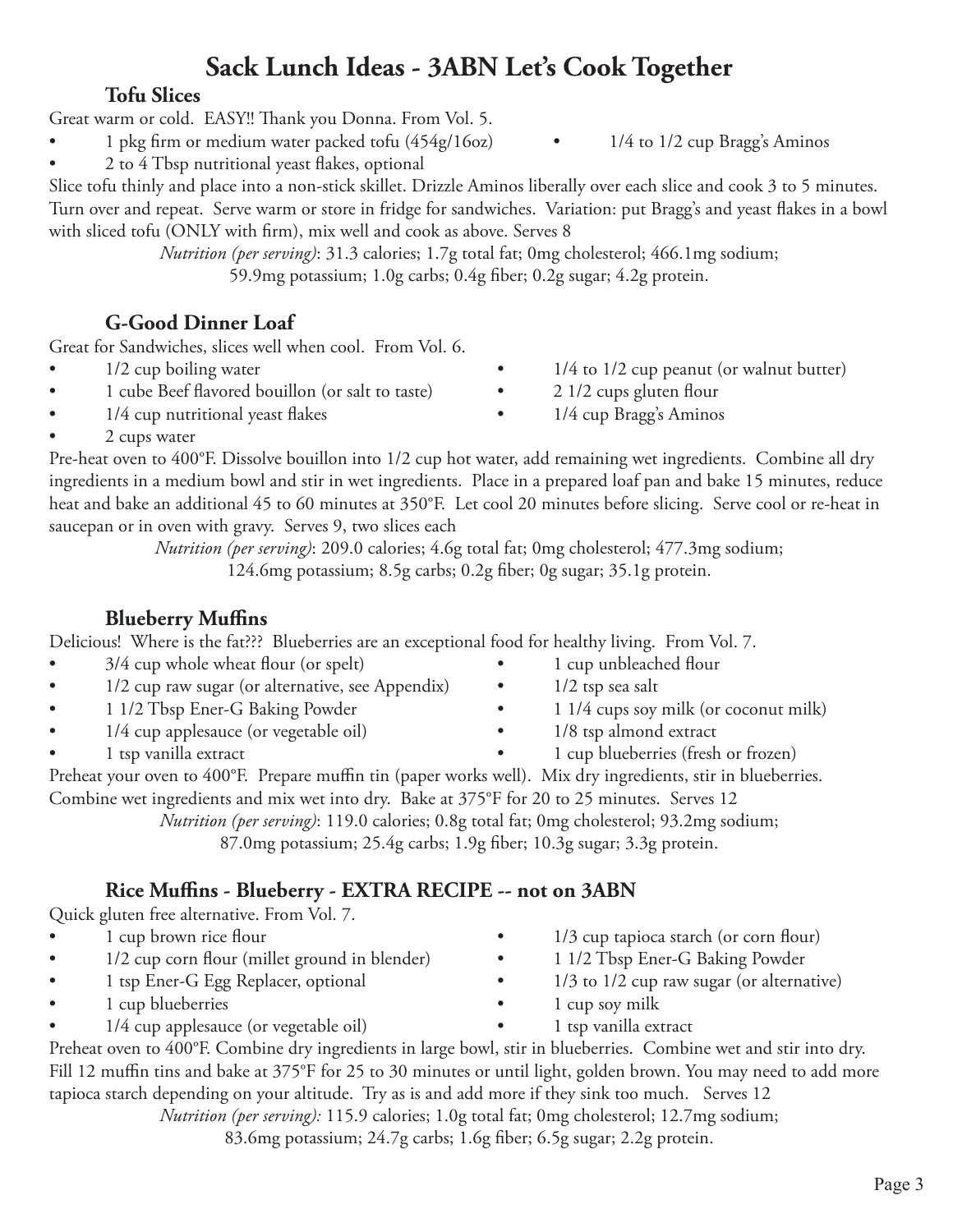# **Hot Lunch Ideas - 3ABN Let's Cook Together**

#### **Potato Stew**

Potato Stew from Vol. 5. Thank you Mihaela for the inspiration.

- 6 cups water 2 cups tomato juice
- 1/2 cup lentils, optional 4 medium potatoes, diced
- 1 cup diced carrots 2 lrg onions, sautéed if desired
- 1 Tbsp lemon juice 2 med bay leaves
- 
- 
- 1 tsp sea salt, to taste 1 cube Beef flavored bouillon (see EXTRAS)

Combine all in large pot and bring to a boil. Reduce heat and let simmer 60 minutes or until lentils and potatoes are tender. Adjust water and salt to taste.

Serves 8

Preparation time: 15 minutes

Cooking time: 60 minutes

Ready in: 75 minutes

*Nutrition (per serving)*: 118.2 calories; 0.3g total fat; 0mg cholesterol; 299.7mg sodium; 808.9mg potassium; 27.7g carbs; 2.6g fiber; 4.5g sugar; 3.0g protein.

#### **Mariner Spread**

Like a "mock tuna salad" from Vol. 5.

- 2 cups garbanzos or chickpeas (19 oz can) 1/2 cup Mayo (more or less to taste)
- 
- 
- 
- 
- 2 to 3 Tbsp Sweet Relish 1/4 cup green onions, chopped (or chives)
- 1/2 tsp dulse (or kelp) 1 tsp kelp, to taste (if unavailable add a dash of salt)
- 1/4 tsp sea salt 1 tsp fresh lemon thyme (or 1/2 tsp dried), optional

Mash up garbanzos in food processor, and stir in remaining ingredients. Chill or serve. Variations: Add 1/2 cup chopped celery, 1/4 cup red or sweet onion, and/or 1 Tbsp fresh parsley. Serves 4

Ready in: 15 minutes

*Nutrition (per serving)*: 425.7 calories; 5.7g total fat;.0mg cholesterol; 3540mg sodium; 984.8mg potassium; 93g carbs; 10g fiber; 48.8g sugar; 11g protein.

#### **Omega Bars**

Full of omega 3's – 1.8grams per serving. From Vol. 4.

- 1/2 cup brown rice syrup (or honey, will be sweeter)
- 1/4 cup canola oil (or soy creamer to reduce fat)
- 1/2 cup almond butter (or peanut butter)
- 1/2 cup peanut butter
- 1 cup chopped walnuts
- 1/2 cup pumpkin seeds
- $\bullet$  1/2 cup ground flax
- 1/4 cup sesame seeds, optional
- 3 cups brown rice crispies

Heat syrup, soy creamer and nut butters over medium heat until soft and smooth. Stir in nuts and seeds. Stir in rice cereal and press into a prepared 9 x 9 pan. Cut into 12 and chill. Serves 16

Ready in: 30 minutes

*Nutrition (per serving)*: 398.0 calories; 19.5g total fat; 0mg cholesterol; 86.7mg sodium; 213.5mg potassium; 58.3g carbs; 2.5g fiber; 38.3g sugar; 7.8g protein.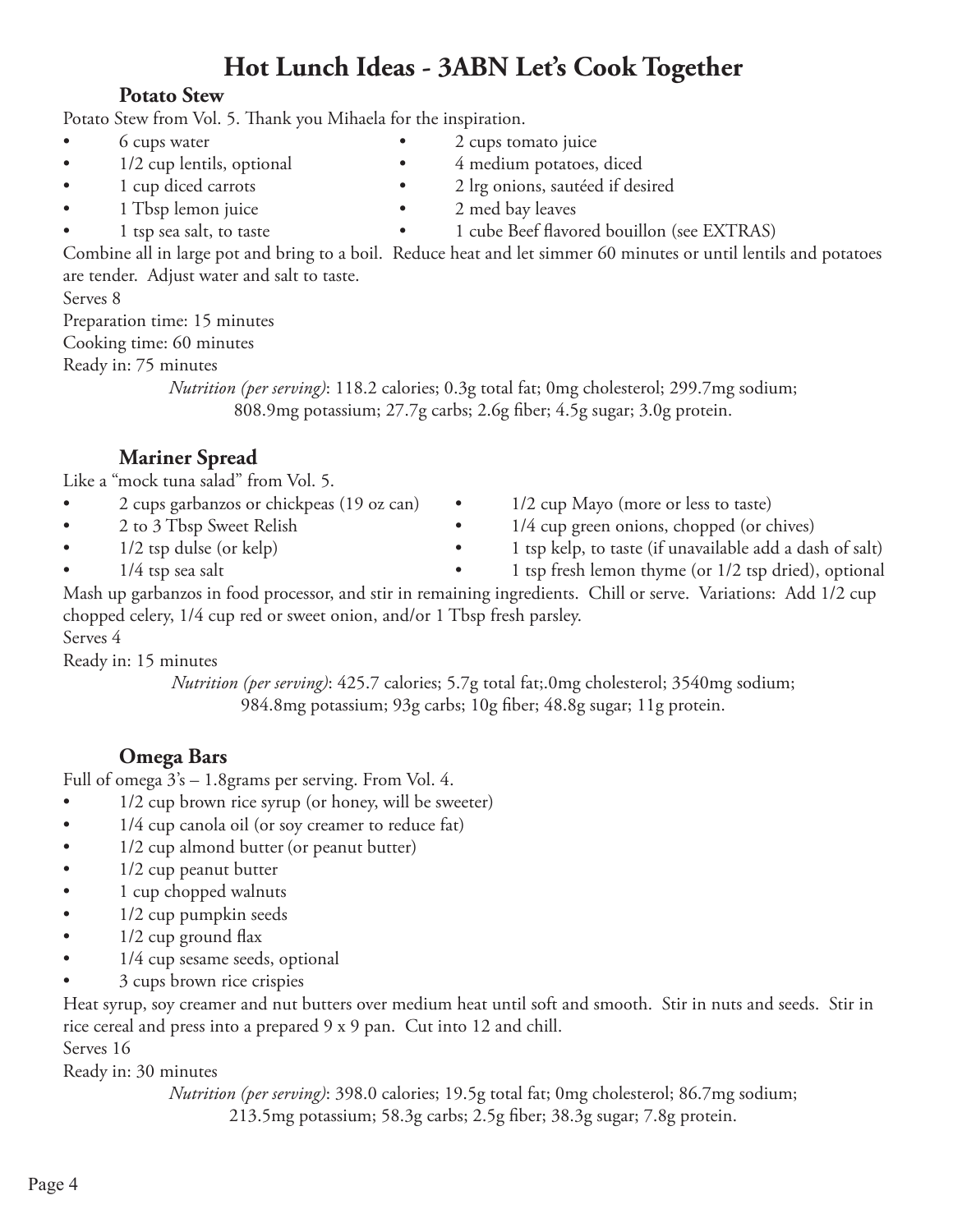# **Batch Recipes - 3ABN Let's Cook Together**

#### **Dinner Crumbles**

A very adaptable recipe you can use in place of ground beef or ground beef substitutes. From Vol. 6.

- 
- 1 can tomatoes, with juice (796ml/28 oz) 1 1/2 cups water, as needed
- 1/2 tsp garlic powder (or 1 to 2 cloves) 1 tsp onion powder
- 
- 3 to 4 cubes Beef flavored bouillon (see EXTRAS)

Blend all (except bulgur and onions) in blender until smooth. In a large skillet mix all and bring to a boil over medium heat. Reduce heat and simmer for 30 to 45 minutes stirring occasionally, until mixture is a moist, burgerlike consistency (a bit gooey). Will "dry up" as it cools. Freezes nicely. Use cold in most recipes. Serving Size: 1 cup Ready in: 60 minutes

*Nutrition (per serving)*: 379.1 calories; 2.5g total fat; 0mg cholesterol; 494.5mg sodium;

898.8mg potassium; 78.0g carbs; 22.0g fiber; 6.2g sugar; 16.5g protein.

**Variation 1:** Can use bulgur in place of ground lentils.

**Gluten free alternative:** Use above recipe with Soy Curls (see Appendix) crushed into pea sized bits or use soy TVP (available in some grocery stores).

**Quick alternatives:** several products on the market. These are ready to use, use in place of recipe.

Yves - "ground round or Just like Ground" (available in many grocery stores); Vibrant Life – in a can;

Grillz, a dry burger mix – just add water (see appendix); Granburger - a dry mix, add water according to directions on package. And many more in health food stores.

### **Golden Nuggets**

These are very versatile and delicious!!! (Gluten free see Tips.)

- 3 1/2 to 4 cups gluten flour 1/2 cup whole wheat flour
- 2 Tbsp onion powder 1 Tbsp garlic powder
- 2 cubes Beef flavored bouillon 1 cup boiling water
- 2 1/2 cups lukewarm water Golden Nugget Broth
- 
- 
- -

Prepare two 9 x 13 pans with non-stick spray. Dissolve Bouillon in the boiling water. Combine all dry ingredients, and combine all wet ingredients with Bouillon. Mix together. This will seem gooey but will not stick to your hands. Tear into chunks about 1" or so. (Less than bite size as these will expand) Place into prepared pans. Pour broth over top and bake at 350°F for approx 1 hour. (Switch pans halfway, top to bottom, bottom to top). Cook until liquid is almost absorbed. Cool, stirring a couple times and place in baggies. Freezes well. Variations: Can use Golden Seasoning in place of Beef flavored bouillon.

Serves 16

Yields: 4 -- 2 cup baggies

Preparation time: 10 to 15 minutes

Ready in: 90 minutes

*Nutrition* (per serving including broth without oil): 147.2 calories; 0.9g total fat; 0mg cholesterol; 246.7mg sodium; 83.8mg potassium; 9.3g carbs; 0.8g fiber; 0.4g sugar; 26.2g protein.

#### **Tips 'n' Techniques**

For gluten free: Use 8 cups dry Soy Curls (see Appendix) in place of above recipe, add 2 Tbsp Golden Seasoning or Beef flavored bouillon, and soak in the Golden Nugget broth for 15 minutes and bake in the broth for 30 min at 350°F.

- 2 cups bulgur wheat (see variations) 1/2 cup raw brown lentils (ground in blender or coffee grinder)
	-
	-
	- 1 lrg onion, sautéed, optional 1/2 cup ground walnuts or pecans, optional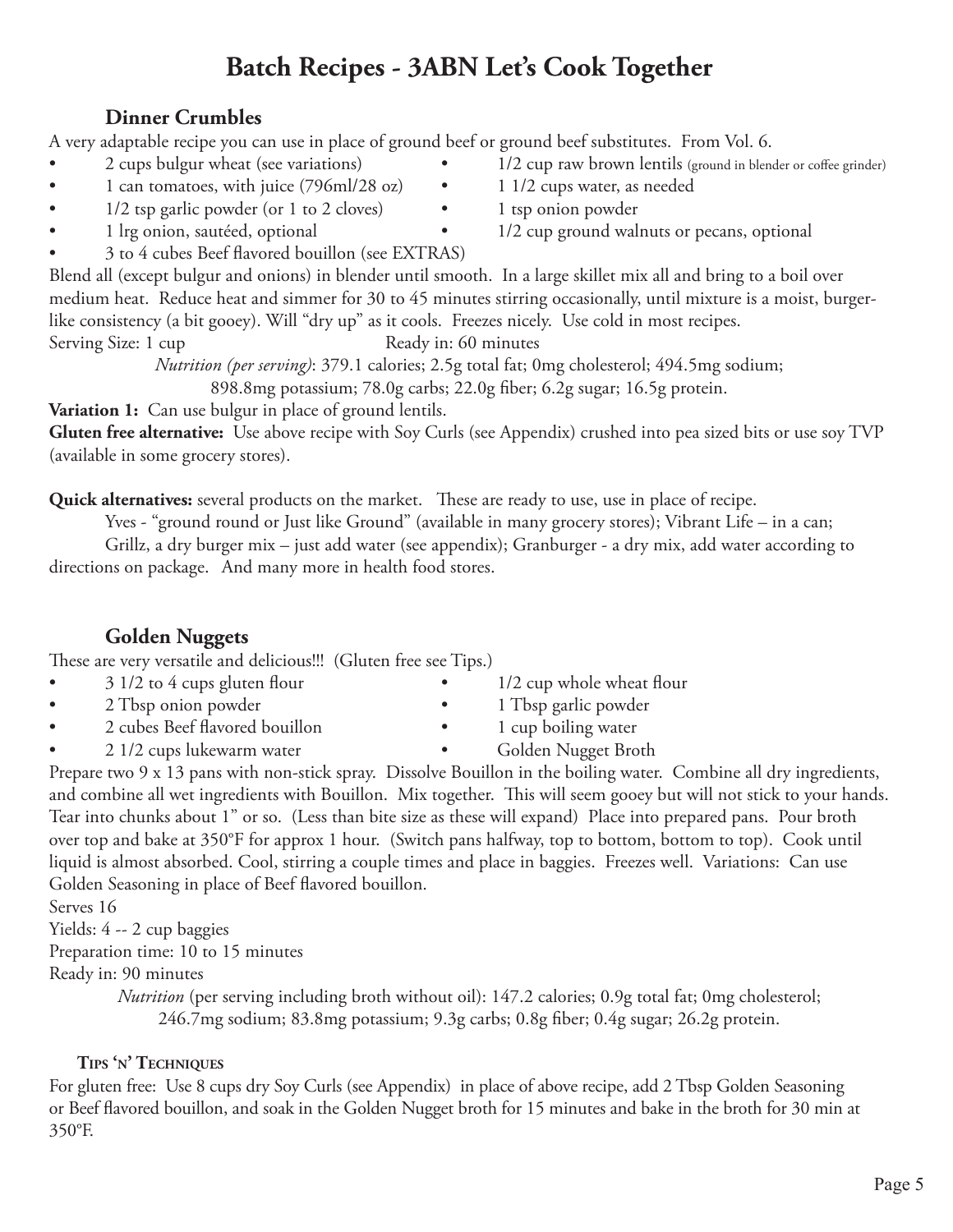#### **Golden Nuggets Broth**

Can be used for many different recipes, including soup.

- $\bullet$  4 1/2 cup water
- 2 cubes Golden Seasoning (or Beef flavored bouillon)
- 1/2 cup Bragg's Aminos
- 1/2 cup nutritional yeast flakes
- 2 to 4 Tbsp vegetable oil, optional

Dissolve bouillon in hot water. Combine all and pour over gluten, making sure you divide evenly. Stir as pouring to ensure even flavour. Bake as described.

#### **Veggie Pot Pie**

One of my personal favourites! Very YUMMY, from Vol. 6.

- 1 1/2 to 2 cups Golden Nuggets 3 to 5 cups diced potatoes
- 
- 1/2 cup diced onions 1/2 cup peas, optional
- 2 Tbsp whole wheat flour (gluten free use corn flour) 2 to 3 Tbsp Golden Seasoning
- 2 to 4 Tbsp nutritional yeast flakes, optional 2 cups soymilk (or water)\*
- Pastry (or Low fat Cornbread, for a low fat alternative.)

Chop nuggets in a large bowl. Combine remaining ingredients in nuggets and mix thoroughly. Top with pastry or Cornbread. Bake at 350°F for 30 to 45 minutes. \*For extra creamy add 1 cup more.

Serves 8 Ready in: 70 minutes

*Nutrition with pastry* on pg. 65 of Vol. 6. (per serving): 412.6 calories; 19.4g total fat; 0mg cholesterol; 652.0mg sodium; 644.4mg potassium; 48.0g carbs; 6.4g fiber; 3.1g sugar; 15.0g protein.

*Nutrition with corn bread* made with applesauce (per serving): 119.4 calories; 1.6g total fat; 0mg cholesterol; 230.4mg sodium; 512.9mg potassium; 22.4g carbs; 3.2g fiber; 2.7g sugar; 5.8g protein.

# **EXTRAS** - RECIPES NOT SHOWN on 3ABN

#### **Sloppy Joes**

Sloppy Joes - Quick, Quick and tasty, from Vol. 6.

- - 2 cups Dinner Crumbles 1 med onion, chopped
- 1/2 cup tomato sauce, to taste 1/2 to 1 tsp chili powder
	-

sea salt to taste

In a large frying pan sauté onion in a bit of water or oil. Add remaining ingredients and stir well. Cook on medium heat covered for 20 minutes, stirring occasionally. Serve on toast, buns, or rice.

Serves 8 Ready in: 30 minutes

*Nutrition (per serving)*: 446.2 calories; 3.3g total fat; 0mg cholesterol; 454.6mg sodium; 788.9mg potassium; 88.4g carbs; 19.5g fiber; 1.3g sugar; 22.5g protein.

| More ideas for Golden Nuggets: | More ideas for Dinner Crumbles: |
|--------------------------------|---------------------------------|
| Pasta and Sauce                | Shepard's Pie                   |
| Sweet n Sour Sauce and Rice    | Meal in a Muffin                |
| In a stir fry                  | Dinner Turnovers                |
| Basically use it like chicken  | Basically like ground beef      |

- 
- 1 cup diced carrots 1 can corn, drained (398ml/14oz)
	-
	-
	-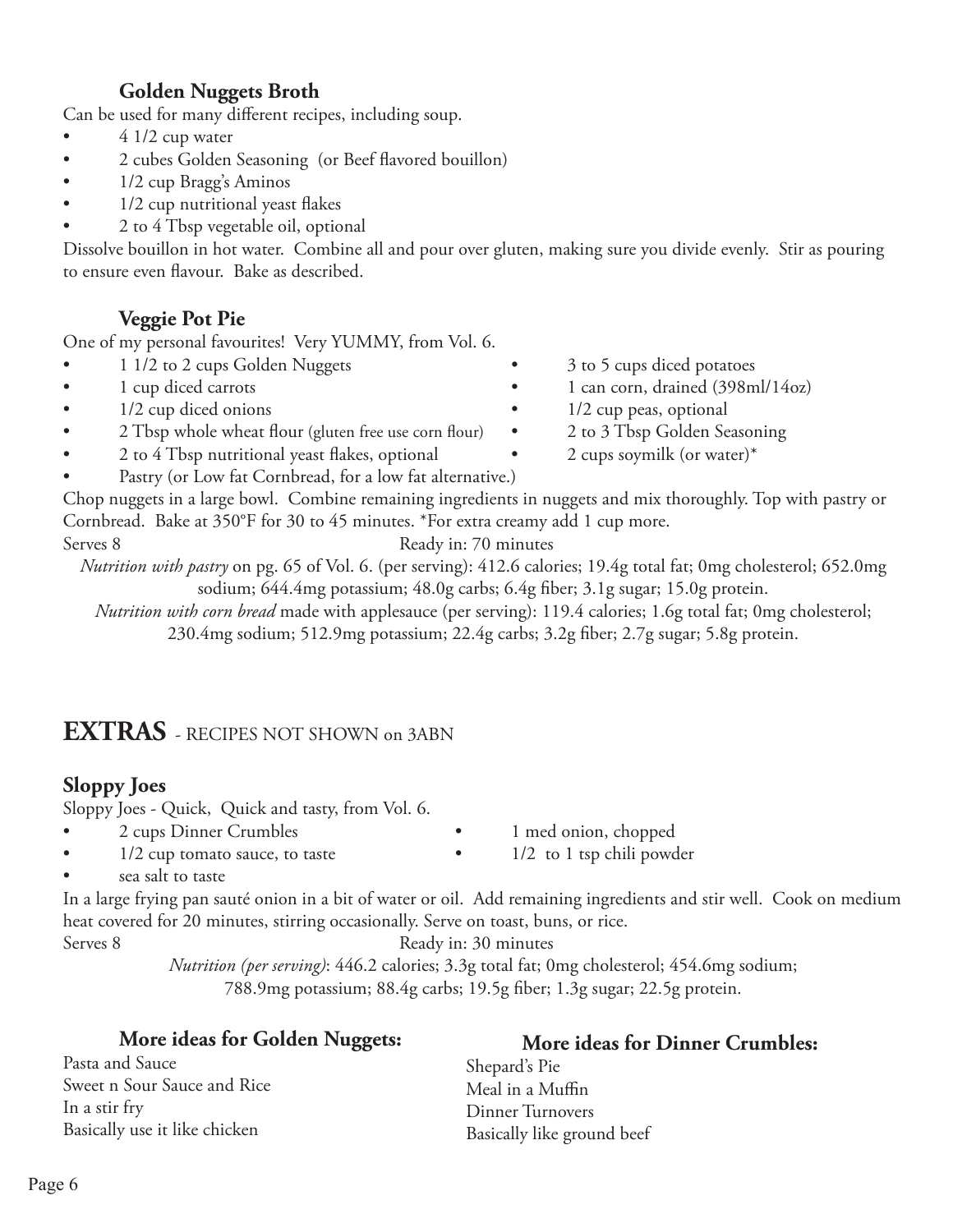Hint: If the recipe calls for 1 Tbsp then I use Jack Jr. and if the recipe calls for 1 cube, I would use McCormick's.

**B-B-Q Sauce**

Delicious on patties or potatoes. From Vol. 2.

- 1 can tomato paste (156ml/6oz) 3/4 cup water (or more, will thicken in fridge)
- 1/4 cup fresh lemon juice, to taste 1/2 tsp sea salt
- 1 tsp garlic powder 2 tsp onion powder
- 

Blend all well by hand or hand blender. Use as desired. This will thicken in the fridge. Serves 8 Ready in: 5 minutes

*Nutrition (per serving)*: 43.6 calories; 0.2g total fat; 0mg cholesterol; 168.8mg sodium; 251.7mg potassium; 10.5g carbs; 1.1g fiber; 7.5g sugar; 1.1g protein.

#### **Golden Seasoning**

A great "chicken flavour" substitute. From Vol. 3.

- 
- 1/4 cup each onion powder and sea salt 2 Tbsp Italian herbs
- 1 Tbsp each paprika and garlic powder 2 tsp turmeric
- 1 tsp each celery seed, sage, and thyme 1/2 tsp rosemary
- 3 to 4 Tbsp parsley

Combine all ingredients, except parsley, in a food processor and blend until powdery smooth. Stir in parsley. This is worth doing up. Keeps in the refrigerator for weeks, (even months if it lasts that long). If recipe says to dissolve bouillon, just add this seasoning to the dry. No need to "dissolve" like you would need to if you used a cube.

 $Yields: 2 - 2 \frac{1}{2} \text{ cups}$  Serving Size: 1 Tbsp Preparation time: 5 minutes Ready in: 5 minutes

#### **Tips 'n' Techniques**

Can purchase pre-made seasonings. If the recipe calls for a Tbsp, I use homemade Golden Seasoning. If it calls for 1 cube, use McCormick's.

#### **Beef Flavored Bouillon (Tasty Brown Bouillon)**

Nutritional Analysis on all recipes is with McCormick's, see tips. From Vol. 3.

- 
- 
- 1/4 cup carob powder 2 Tbsp Italian Herbs
- 1/2 cup nutritional yeast flakes

This recipe is not real "beefy", but is an acceptable option. Combine all and store in air tight container. To get that beefy or caramel flavor, sauté onions until very brown and blend. Add to wet ingredients in recipe. - Use 1-2 Tbsp.

**McCormick's is my first choice.** This is in cube form. Gluten free, fairly inexpensive, and tasty. -- Use 1 cube. Better-Than-Bouillon is very tasty, quite healthy, in most grocery stores, and moderately priced. This is a paste. This company makes many favours, but ONLY one is vegetarian. -- Use 1 tsp.

Bill's Best Beaf is healthy, a powder, but hard to find and expensive. Azure Standard carries it -- Use 2 tsp. Blaneys Beef Flavour is also healthy, a powder, and low in sodium, but also hard to find, see Appendix. Use 2 tsp. Jack Jr. is moderately priced, very tasty, not so healthy, a powder, and hard to find. Your "local" Adventist Book Store may carry this or will order it in. See Appendix. -- Use 1 Tbsp

Vegetable Broth: Use your favourite vegetable broth in place of the liquid in the recipe. May need to adjust the salt or water or liquid called for.

#### **Tips 'n' Techniques**



- 
- 1/4 cup Sucanat (or brown sugar) 1 Tbsp Beef flavored bouillon (or beef flavour)
	-

- 1/2 cup soy flour **•** 1 1/4 cups nutritional yeast flakes
	-
	-
	-
	-
	-
- 1/2 cup sea salt 3/4 cup onion powder • 1/2 cup garlic powder • 1/4 cup ground basil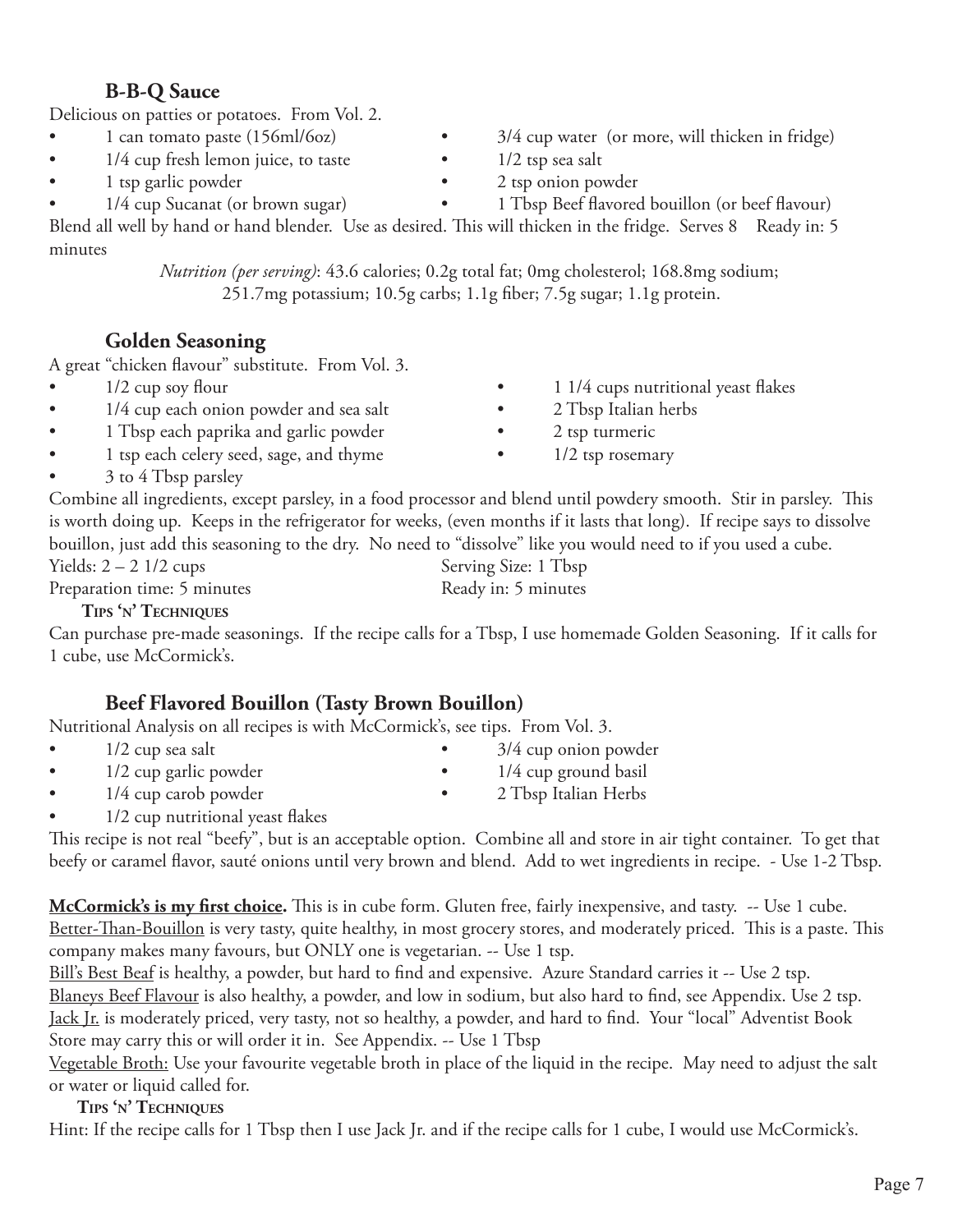# **Health Helpers - for spiritual and physical health.**

#### **H Harmful products, habits, & choices to avoid & eliminate –**

Harmful things: Change those bad habits. Quit smoking, drinking alcohol, and other harmful substances. Alcohol creates a high risk for cancer, as well as spiritual/mental issues. Start doing selfexamination - what character traits do you need to eliminate? Slothfulness, dishonesty, etc.

#### **E Exercise, Sunshine, & Fresh Air –**

Exercise: At least 3 times per week. Walking is the best exercise, gardening next in line. Schedule it into your day is vital! This is one of the most important lifestyle changes you can make. The aging process can be slowed down by exercise. It helps increase resistance to disease; aid in digestion; increase blood circulation; increase lung efficiency; relieves nervous tension; induces a better sleep; and much more.

Sunlight: builds up the body, improves circulation, and destroys germs; It is a great source Vitamin D and serotonin—vital to positive outlook.

# **L Lots of Water –**

Lots of water: inside and out. 6-8 glasses per day. Get a bottle and fill it, check it at the end of the day. Every body function requires water. The body uses water to cleanse tissues and cells by collecting impurities and dissolving wastes and eliminating them through the kidneys and colon. Much of our bad breath, body order, memory loss, fatigue, and headaches can be avoided with water. Thousands are dehydrated and don't even know it. For every cup of coffee, pop, tea, alcohol or drink with sugar —You need an additional cup of water! These drinks are diuretics and take water from your system. Water on the outside is good hygiene, and therapeutic. Hot wet towels on aches & pains work very well to soothe.

# **P Proper Diet**

Proper Diet: Eat meals at a regular time, and at least 5 hours apart. Chew your food well, relax and enjoy it. It is better to skip a meal (no snacking) than to eat n a hurry or when upset. Avoid drinking any liquids with or directly after a meal as this dilutes the digestive juices and causes intestinal problems, such as gas, bloating, and acid reflux. Eat a large breakfast, moderate lunch and light supper or skip supper all together. No snacking, it disrupts digestion and causes blood sugar problems. Eat whole foods as much as possible, eliminate stimulates, reduce fats & sugars, and eat more natural foods. Eliminate as much as possible trans fatty acids, refined sugar, baking soda, vinegar, and sugar/milk comb's. These are all harmful to your body. Simple is best. If the label is long or hard to read, leave it in the store. Eat only a few things both in variety and quantity at each meal, but vary your meals. It is better to under eat than over eat. North Americans overeat and are under nourished. Nutrition comes from the quality of food you eat, not the quantity. Vegetarian is ideal. If you are trying to reverse disease, you will need to follow a strict diet and exercise program. No animal products of any kind if you are fighting disease. Thousands have reversed diabetes, heart disease, cancer, and more by following simple and easy principles you can do at home. No costly treatments, herbs or potions. Some people find their will power is lacking or their illness is far advanced, a wellness center is recommended for those individuals.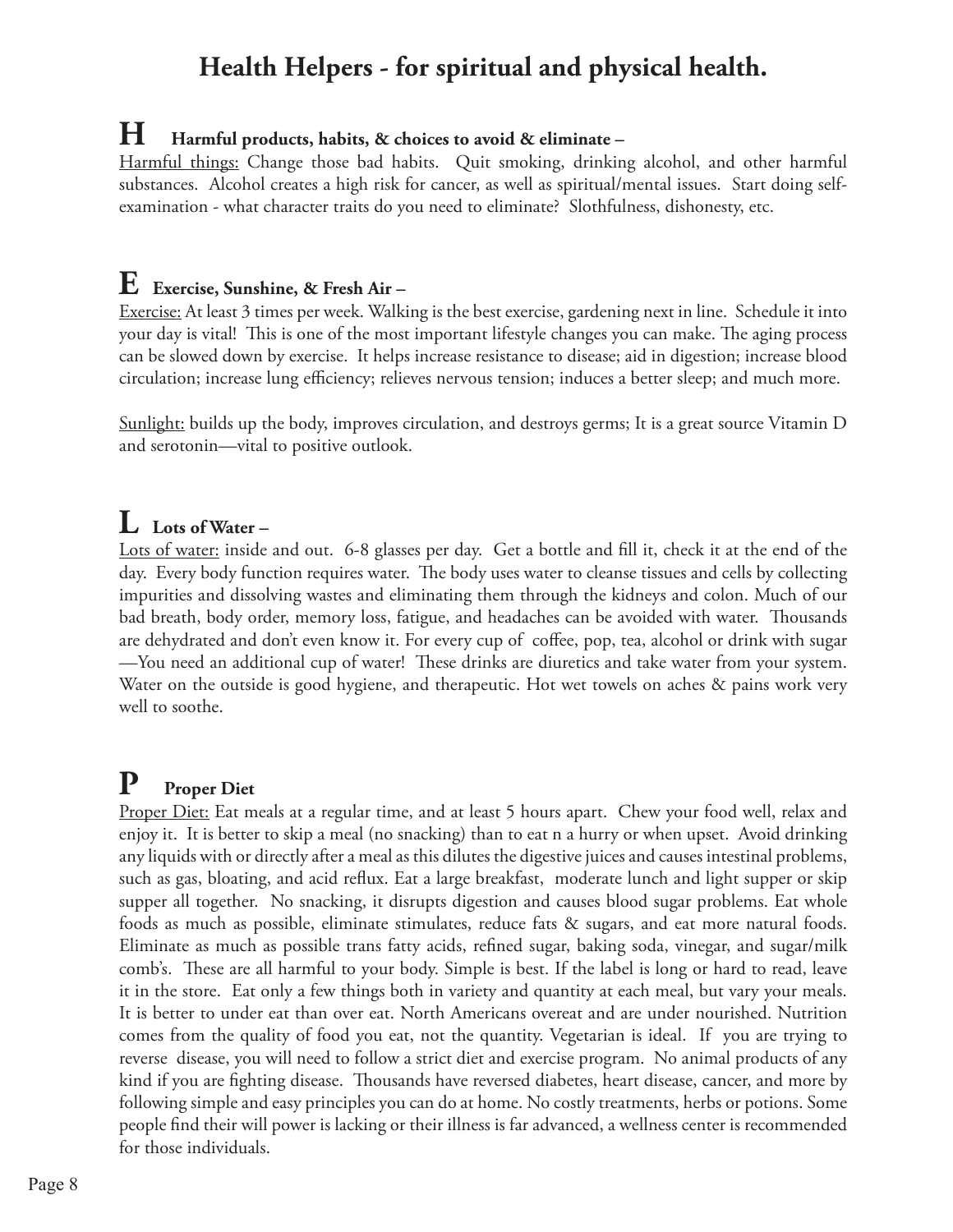# **E Environment –**

Environment: what we surround ourselves with. What kind of environment do you live in? One of the best moves you can make is to find "a piece of country living". If you can not move to the country due to your circumstances, visit it as often as possible. A picnic in the park, etc. What makes a healthy house? Sunshine & fresh air. Make sure your home has adequate ventilation even in the winter, just because it is cold doesn't mean the air is fresh. We seal the windows, to prevent too much cold, but we also leave one or two windows open all day every day 365 days a year (except perhaps while on vacation).

Economy: simplicity in dress, food, homes, & your life. Using money wisely reduces debt and therefore stress; Use time wisely by scheduling. Save your money for the important things. I have met people who live well below poverty line, are debt free, and take several "vacations" a year . They account for every penny that they spend and realize "If you take care of the pennies, the dollars will take care of themselves." Scrutinize everything you buy, form toilet paper to perfume. Do I really need this, do I need this brand, can I borrow it, or find it in a second hand store are all questions to ask before purchasing, even the "little" things.

Efficiency: order, regularity, scheduling, and more.

# **R Rest and Recreation –**

Rest: daily and weekly. It is very important to get rest from work in the evening, to share this time with your family. Then you have time to "slow" down and prepare he mind and body for sleep. Choose a time to go to bed and maintain that time regularly. The body expects a routine.

Recreation: time away from work and cares. Take time to build a relationship with your family. You will not regret time spend with your friends n family, but many people regret they didn't. You are only young once. Will you be able to do the things you want to later if you don't start now? I can not express strongly enough how important it is to prioritize your life. What are you living for?

# **S Spiritual Connection –**

Sunny Attitude: cheerfulness & contentment promote health. Strive to have a positive outlook on life.

Serving others: including benevolence and ethics, because of gratitude. Volunteers have a better quality of life, and taking care of others is a wonderful distraction for our own trials.

Salvation: Hope in divine power leads to trusting in God. This hope brings healing. Healing comes direct from God, not herbs, drugs, or methods. There are natural remedies and even some medications that aid healing and help symptoms, but the power to heal comes from God. See: www.BibleUniverse. com

Surrender: Surrendering all, helps remove stress. After all you don't need to worry about that which is not yours. You don't need to "battle for your rights", if you have submitted to God's plan it is in His very capable hands.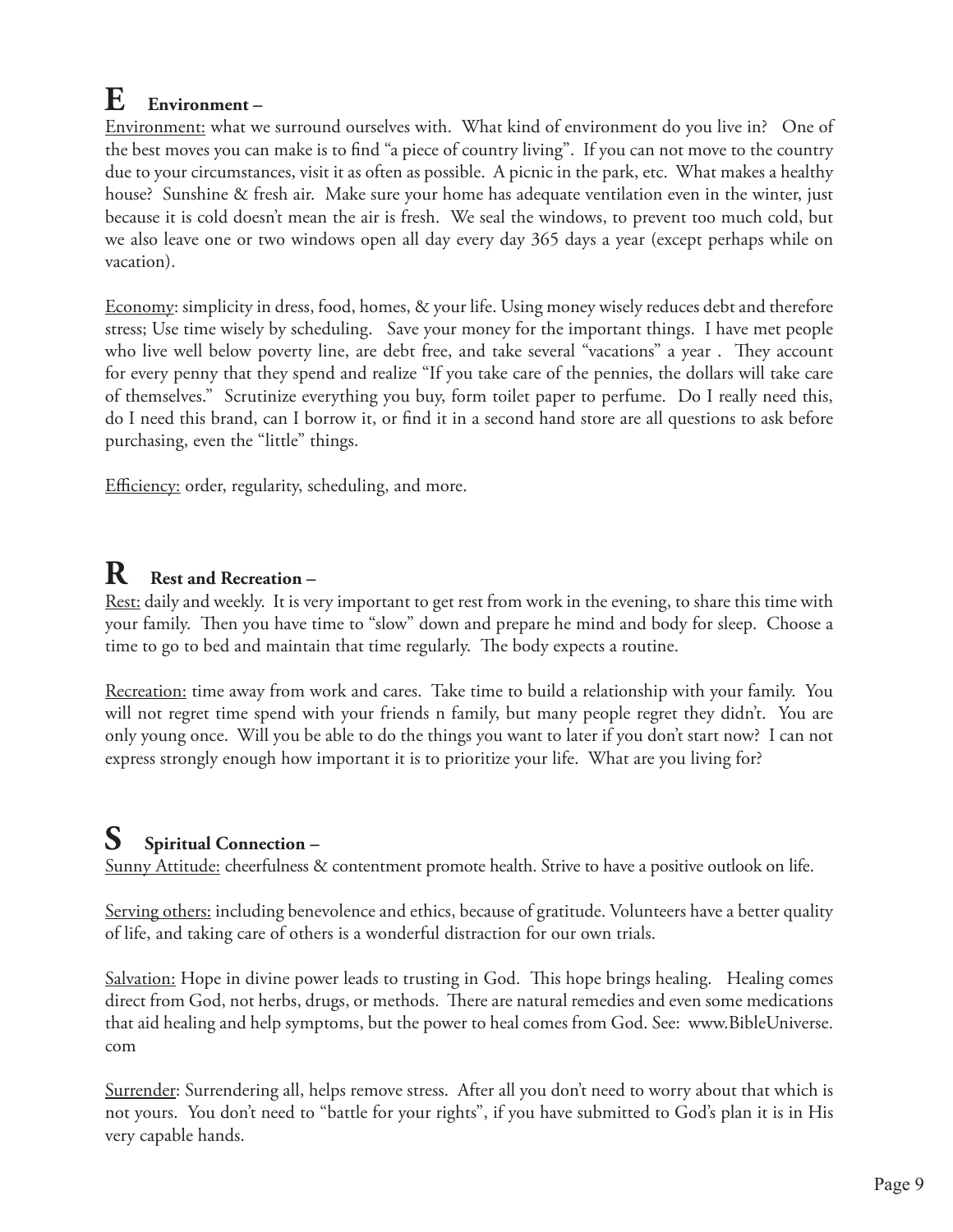# **Glossary**

#### **7 Cooking PROGRESSION Steps to a healthier diet:**

- 1. Omit harmful products such as chemicals, drugs, etc.
- 2. Eat more whole foods, fresh leafy greens, etc.
- 3. Reduce and eliminate cheese.
- 4. Reduce and eliminate meat.
- 5. Reduce and eliminate dairy products.
- 6. Use whole grains in place of refined grains (flour, pasta, etc)
- 7. Reduce oils, margarine, spices, and sugar in your cooking.

**Azure Standard:** For those in the Northwest USA. They will ship anywhere, but they also use "Drop Points" where shipping is free www.azurestandard.com or call 541-467-2230. **Country Life** also ships 1-800-456-7694 or www.clnf.org

**Bragg's Aminos:** A non-fermented soy sauce substitute available in many stores nationwide. This is still relatively high in sodium.

**Baking Powder:** Ener-G Baking Powder reacts with liquid so get it in the oven as quickly as possible. This is the only baking powder I've found without sodium bicarbonate (baking soda). Made with citric acid and calcium carbonate, it forms calcium citrate, a highly digestible form of calcium. There is some evidence the new (after 1920's) baking powers are safe, be sure to get an aluminum free brand. Use 2 tsp of regular baking powder to 1 Tbsp Ener-G. **Baking Soda:** "…may cause an inhibition of intestinal absorption of phosphorus and this may be followed by an increase in calcium loss." (Spencer & Lender, 1979).

**Blaney's:** They produce a low sodium chicken and beef flavor. Will ship: 1-403-288-9293 or email:rdblaney@telus.net

#### **Gluten Free Flour Mix:**

- 2 cups potato flour or sweet rice flour
- 2 cups tapioca starch or quinoa flour (a strong smell, but tastes ok)
- 4 cups chickpea (garbanzo) flour or garbanzo/fava bean flour
- 4 cups brown rice flour or half white rice and half brown rice flour
- 2 cups arrowroot flour or tapioca starch

Store in a baggie and use in place of whole wheat flour and/or unbleached flour one to one in any recipe except breads. I've used this mixture in my regular muffin recipes and it works well. For best results add 1/4 tsp guar gum or xanthan gum per 1 cup of flour for moisture retention and better binding. Variation: \*add 4 cups sorghum or milo flour. I use with quinoa flour, as quinoa keeps in moisture, while sorghum is a bit crumbly. Other flours to try: 2 cups of buckwheat, corn, or soy in place of 2 cups of brown rice.

**Flours:** Whisk flours well before adding wet ingredients to make a lighter cakes and muffins.

**For wheat free**: spelt flour can often be used in place of wheat.

**For gluten free:** see Gluten Free Flour Mix recipe above.

**Experimenting with different flours**: Change only one at a time, and test it out. Oat flour tends to be light, flaky and crumbly, barley is moist and a bit gooey, and rye a bit heavy. Combining oats with barley or rye works well. Corn flour is quite absorbent so use less.

**Grinding your own:** Because purchased flours, even whole wheat, have additives in them, home ground flours may react differently in recipes, often more absorbent and a bit crumbly. Soft wheat will replace pastry flour and hard wheat replaces regular baking flour. We find combining these two flours works well.

**Milks:** Soy milk has many different flavours depending on the brand. Vita Soy is thick and creamy, So-Nice is more like skim milk, and So Good is very sweet and thick, to just name a few. Here are some other milk alternatives.

#### **Almond Milk**

Blend until very smooth: 1/3 cup almonds (can use blanched) 1/3 cup water Then add:  $2 \text{ to } 2 \frac{1}{2}$  cups of water Blend, blend, until smooth. Strain if desired, add 2 tsp honey.

**Cashew Cream** (for cream pies, soups, etc.) Blend:  $\frac{1}{2}$  cup cashews and  $\frac{1}{2}$  cup water till thick and creamy Add: 1 cup water Blend till smooth. Yields 2 cups. (Add more water if needed.)

Note: Add vanilla and a touch of sweetener, about 2 to 4 Tbsp raw sugar, if it calls for vanilla soy milk or soy creamer.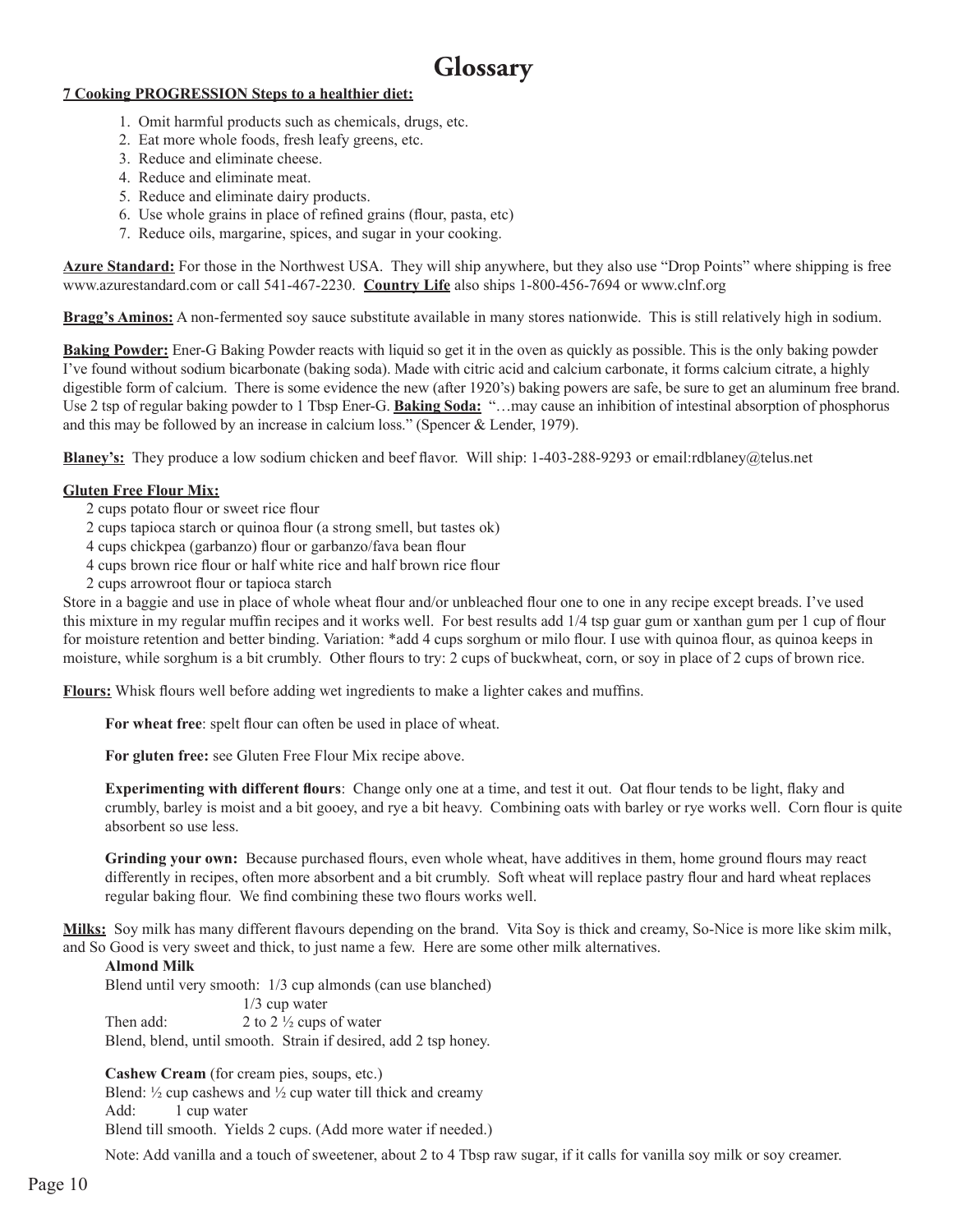**Raw Cashews:** Do NOT use roasted unless called for. Roasted have a much different flavour and will not work in these recipes. Don't forget to rinse cashews well before using. Blanched almonds work but have a different flavour and are not as creamy.

**Silk Soy Creamer:** Comes flavoured or plain and is very creamy and sweet. Can be used to replace cream in recipes (will not whip). Use cashew cream or your favourite soy milk plus a little sweetener if unavailable.

**Soy Curls:** A whole food made from just soy beans, no additives or seasonings. www.bulterfoods.com - For a dealer near you contact: Butler Foods (503) 879-5005 or email dan@butlerfoods.com

**Sweeteners:** Different people have different needs. Diabetes may lean toward Agave Nectar due to its low GI. Those with bowel, heart, or immune system disorders may want a natural sugar like raw sugar or honey. And Vegans will not choose honey, but rather maple syrup or brown rice syrup. Here is a very brief description of each so you can choose for yourself.

**Agave Nectar or Syrup:** A natural juice from a cactus native to Mexico. It has a very low glycemic index – beneficial for diabetics. Agave is not as sticky as honey and mixes well into other ingredients. Has a mild flavor and works well in various recipes. I quite like it. No aftertaste, sweeter than sugar, similar to honey. \* 1/2 cup agave nectar replaces 1 cup of sugar.

**Brown Rice Syrup**: A refined syrup from brown rice. Not as quite as sweet as maple syrup or honey, very thick and sticky. I use in place of corn syrup. \*use equal with corn syrup or honey

**Fructose:** This is extracted from various fruits. It acts very much like regular white sugar. It has a low glycemic index but care must still be taken to not overuse it, as studies show high quantities of refined fructose may lead to increased cholesterol, aggravating bowel problems, and liver issues. \* 3/4 cup fructose replaces 1 cup sugar

**Honey & Maple Syrup:** While not vegan, it is Biblical, however so it milk. Word of caution, bees are given antibiotics and so on. Maple syrup, not as sweet so you need to use more, can be substituted, but treat it as a liquid. Be sure to check on the brand of maple syrup, many companies use formaldehyde – Spring Tree does not.

\* 2/3 cup honey replaces 1 cup sugar or visa versa (may need to adjust liquid) \* 1 cup pure maple syrup replaces 1 cup honey (reduce liquid by 1/4 cup)

\* 1 cup pure maple syrup replaces 1 cup sugar (reduce liquid by 1/2 cup)

**Raw Icing Sugar or Unbleached Icing Sugar:** This is an unbleached product found in many grocery stores. If you can't find it, you can grind 1 cup raw sugar to a powder and add 1 tsp corn starch.

**Raw sugar:** Raw sugar is also called dried or evaporated cane juice. The "juice" is extracted from the sugar cane and dried, not bleached. You can get raw sugar in most grocery stores. Bleaching is harmful and devalues the nutrients in the sugar. Raw sugar can be used directly in place of regular sugar. If replacing brown sugar see Sucanat.

\* 1 cup raw sugar replaces 1 cup sugar

\* 1 cup raw sugar plus 1 tsp molasses = 1 cup brown sugar or Sucanat

**Stevia:** Unlike artificial sweeteners, stevia is simply the leaf of a herb and is very sweet. It is excellent for diabetics and can be used in place of sugar in many recipes. I use white, but the green is good and less refined. Experiment! \*1 tsp green or 1/4 tsp white replaces 1 cup sugar, to taste (may need to add more flour). Will not work in 'candies' or foods that need caramelizing.

**Sucanat:** This is dried cane juice with molasses added in. Some controversy as to how refined it is. The source I contacted said it is the cane ground up, thus less refined than raw sugar. Can use raw sugar with molasses, see above; or Turbinado. \*1 cup Sucanat or Turbinado replaces 1 cup brown sugar

**Tofu:** Tofu is rich in tryptophan and protein. Water packed tofu is made by cooking whole soybeans, adding a coagulant, and then pressed into a mold. Cook this tofu to kill any bacteria that may be in the liquid. Silken tofu is made by adding a coagulant to soymilk, then poured into the box and sealed. Silken is very smooth with no 'beany'flavour and good in desserts. Can be used "raw".

#### **Vegetarian Jel:**

1/2 cup agar agar powder (not flakes)

1/2 cup organic cornstarch

Combine well and store in airtight container. Use 1 Tbsp per 1 1/2 cups of liquid for med-firm. **Directions:** Wisk Jel into 1/2 cup of liquid from the recipe, bring to a boil, boiling 1 min, and add to recipe. Blend just until mixed and chill. You can also use commercial Kosher or Veg. Jel's. For flavoured jel - Vegan Sweets: www.vegansweets.com or search online.

**Zesty Sprinkles:** Our version of a Parmesan cheese substitute. In cookbooks Vol. 3, 5, and 6.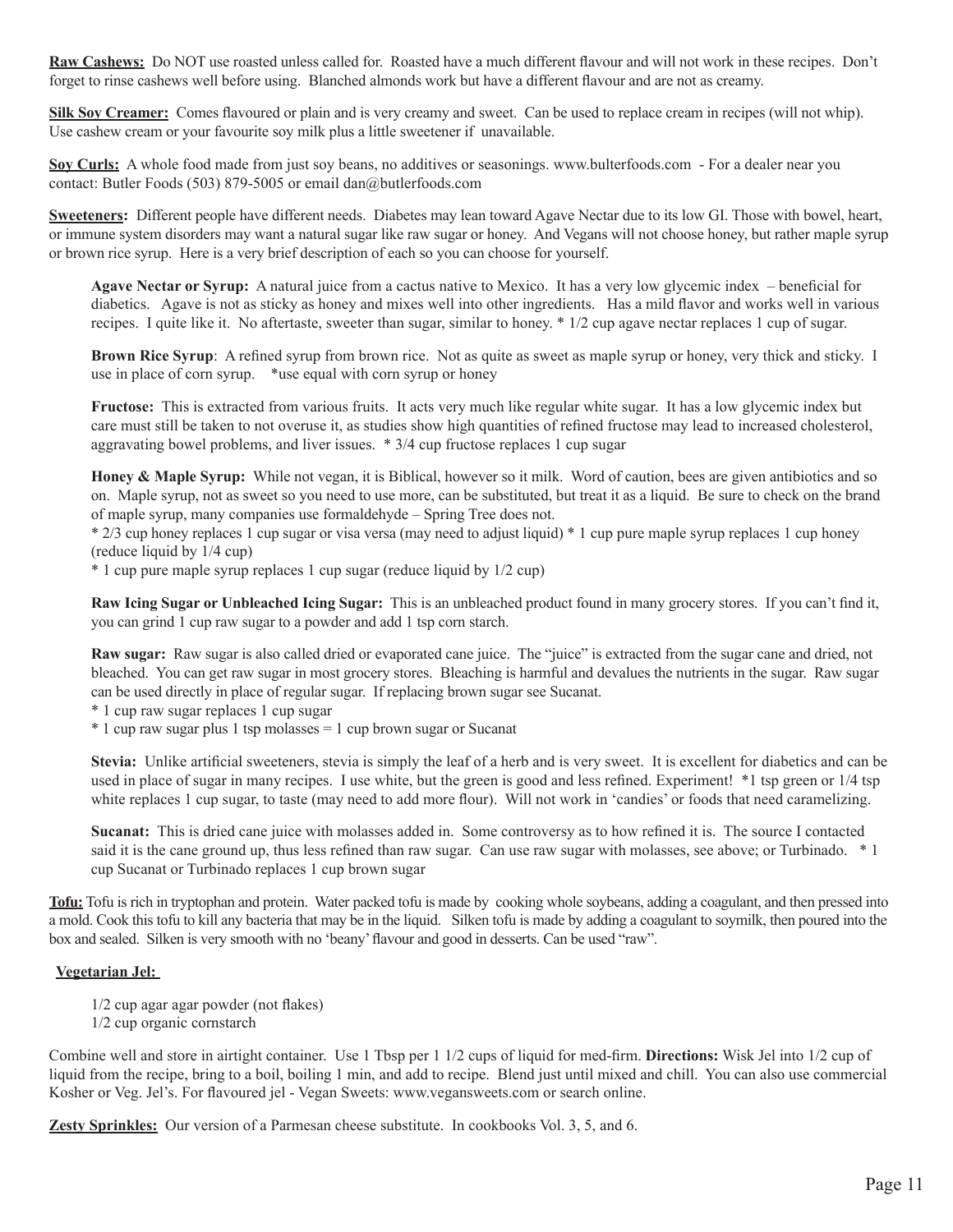# **New Health Course teaches children about health**

#### **Children are becoming more obese and less fit. Teaching children about good nutrition and exercise can be <sup>a</sup> real challenge for vegans or Christians in this day of french fries and soda pop.**

Elko, BC (PRWEB) February 25, 2009 -- Type 2 Diabetes is on the increase in many countries says the Telegraph. Fast foods and lack of exercise are creating obese children and leading to more cases of diabetes and other disease says the CBC. The BBC states children are not getting enough exercise. One of the problems is children are not motivated to put health on the priority list, nor do they really know what to do to be healthy. But now there is hope. A new book, My Health, My Body is a complete health course for children age 7 to 12. It is sure to help homeschoolers, teachers and parents. Although written from a creation, vegetarian perspective, it can be used by anyone interested in teaching health to children. The book teaches children why health is important and then moves on to teach them how to have good health, from how to exercise to what to eat. It even covers how their thoughts have an impact on their health.

Chapters Include:

- A Better Body is Important
- My Mind Makes My Moods
- Making My Muscle Move
- Fabulous Foods that Feed Me
- Water Within & Without
- Super Sunshine & Ample Air
- Slumbering Sleep
- Taming Tom with Temperance
- Appendix recipes and answer key

Each chapter covers a health principle in depth and has an assignment at the end. There is also a final exam for those using this as a school project. Full color illustrations, 8 1/2 x 11, 3 ring binder, 80 pages. Plus, color posters, exercise logs, and more. Books can be purchased from Sette Publishing (now Higher Path Print & Pro-

duction) a Christian publisher that focuses on health materials, both mental and physical. Retail price \$47.00, or save \$\$ any buy online as an e-book.

The author graduated from Total Health School of Nutrition in Calgary, Alberta, Canada. She is well versed in common nutritional needs and myths. She has published eight cookbooks, did cooking shows on 3ABN, and is the instructor for the Vegan Vegetarian Cooking School. Angela is also a home schooling mother and was home schooled herself as a child.

Higher Path Print & Production 3988 Galloway Frt Rd Galloway, BC V0B 1T2, Canada

info@higherpath.ca www.HigherPath.ca

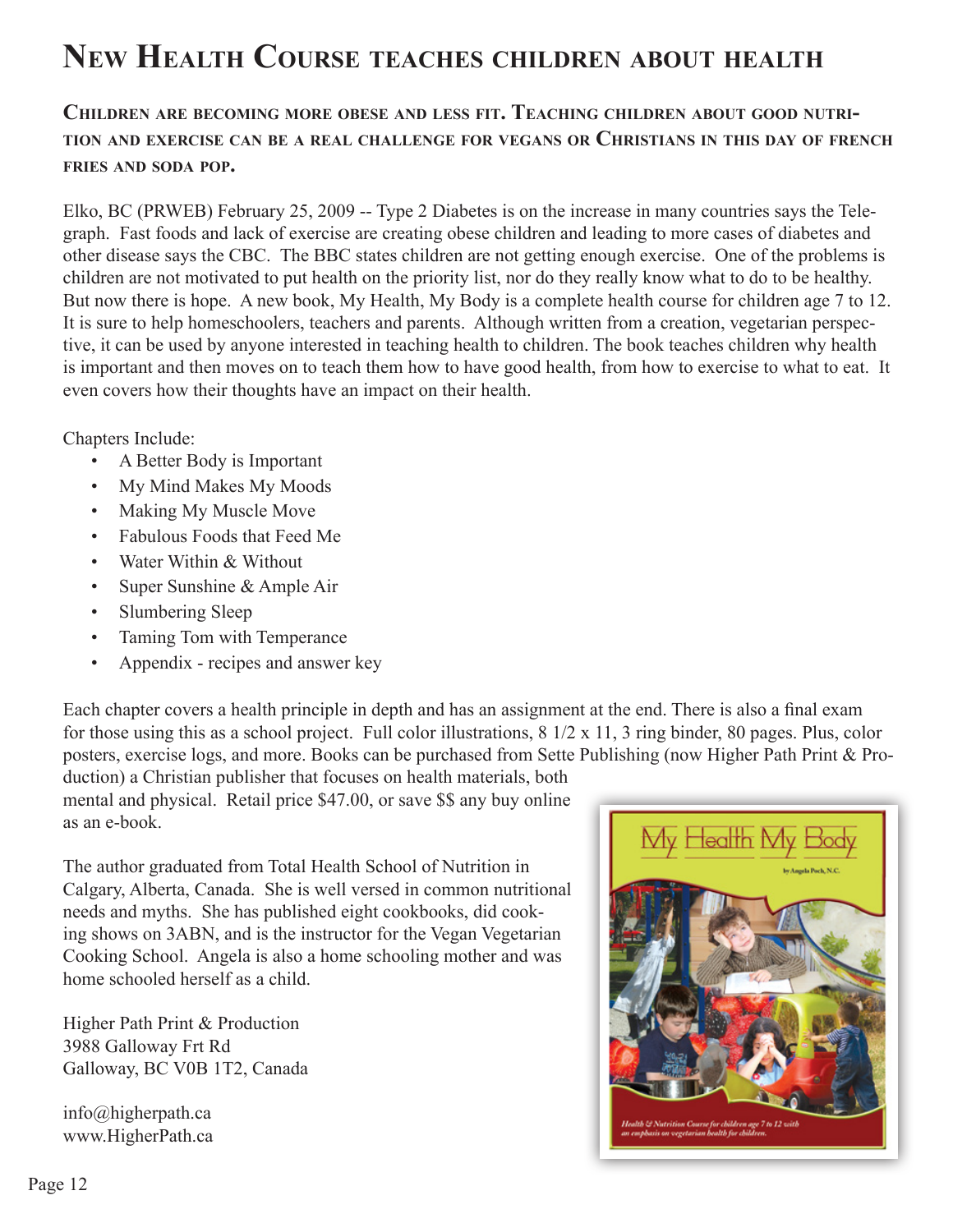# **The Vegan Vegetarian Cooking School**

#### **Get started with vegan cooking without leaving home.** Can completely vegetarian mean **abundant taste and variety** in meals? Absolutely! Students can start at any time and live anywhere in the USA or Canada. The entire 12 lesson/7 volume program is sent out by mail for \$179 OR SAVE \$\$\$ or do the course online for \$97.

#### **7 Volumes with 12 Lessons Include:**

- Lesson 1 Getting Started Vegan Cooking measuring, kitchen tips, organizing, and how to become vegan or vegetarian.
- Lesson 2 Ingredients going over the most common and some of the uncommon ingredients used in vegan cooking.
- Lesson 3 Batch Foods making batch recipes.
- Lesson 4 Cold Quick Breakfasts making up vegetarian recipes so the morning cooking will go quick.
- Lesson 5 Hot Breakfasts a great vegan cooking class on how to fill your gas tank with fuel for the road.
- Lesson 6 Sack Lunches ideas for bag lunches.
- Lesson 7 Hot Lunches the best meals are at dinner time.
- Lesson 8 Simple Suppers eat light at night.
- Lesson 9 Holidays Part 1 how to make those special occasions taste great for everyone!
- Lesson 9 Holidays Part 2 more great holiday recipes. Includes BONUS: Vegan cake decorating with fondant.
- Lesson 10 Breads & Spreads with gluten free recipes, bread machine recipes, and more. Includes BONUS: DVD from 3abn - "Easy Vegan Meal"
- Lesson 11 Soups & Crackers vegan cream soups, stews, etc.
- Lesson 12 Healthy Desserts healthy enough for supper.

# **www.TheVegetarianCookingSchool.com**

**Higher Path Print & Production 3988 Galloway Frtg Rd Galloway, BC V0B 1T2 Canada**

#### **info@higherpath.ca**



#### **ABOUT THE DIRECTOR:**

*Having graduated from Total Health School of Nutrition in Calgary, Alberta, Angela Poch is well versed in creating and adapted recipes. After publishing seven cookbooks, she did cooking shows on 3ABN an international TV network.*

#### **PROGRAM**

This vegan vegetarian cooking school was developed to teach how to cook tasty vegetarian and vegan meals. We do not use any eggs, milk, or meat products in our recipes and we give alternatives for the occasional recipe with honey.

We are PURELY informational and hope you will use common sense and other materials to get a well rounded education. THIS is not a COMPLETE course in health, but you will get plenty of health information for vegans.

#### **Please call us or go online for more information.**

We are doing are best to make this affordable!